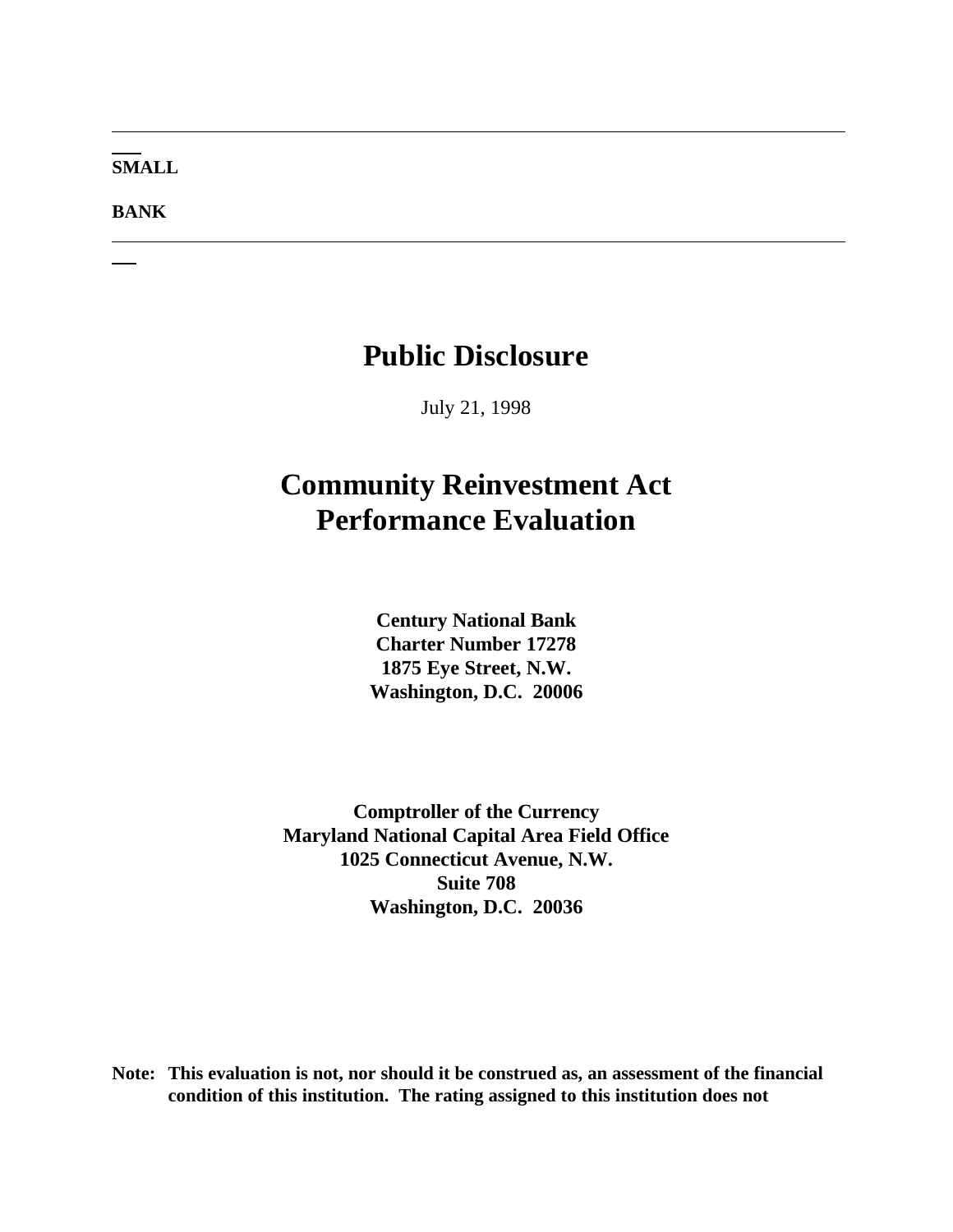**represent an analysis, conclusion, or opinion of the federal financial supervisory agency concerning the safety and soundness of this financial institution.**

# **General Information**

The Community Reinvestment Act (CRA) requires each federal financial supervisory agency to use its authority, when examining financial institutions subject to its supervision, to assess the institution's record of meeting the credit needs of its entire community, including low- and moderate-income neighborhoods, consistent with safe and sound operation of the institution. Upon conclusion of such examination, the agency must prepare a written evaluation of the institution's record of meeting the credit needs of its community.

This document is an evaluation of the CRA performance of **Century National Bank** prepared by **the Comptroller of the Currency**, the institution's supervisory agency, as of July 21, 1998. The agency rates the CRA performance of an institution consistent with the provisions set forth in Appendix A to 12 C.F.R. Part 25.

**Institution's CRA Rating:** This institution is rated Satisfactory.

The primary factors supporting the bank's overall rating include:

- o The loan-to-deposit ratio averaged 80% since our last review in March 1995, which exceeds the 69% average loan-to-deposit ratio of similarly situated financial institutions.
- o A majority of small business and residential mortgage loan originations are made within the bank's assessment area.
- o The bank has a good record of lending to businesses of different revenue levels.
- o The bank has a reasonable distribution of business loans to low- and moderate- income census tracts.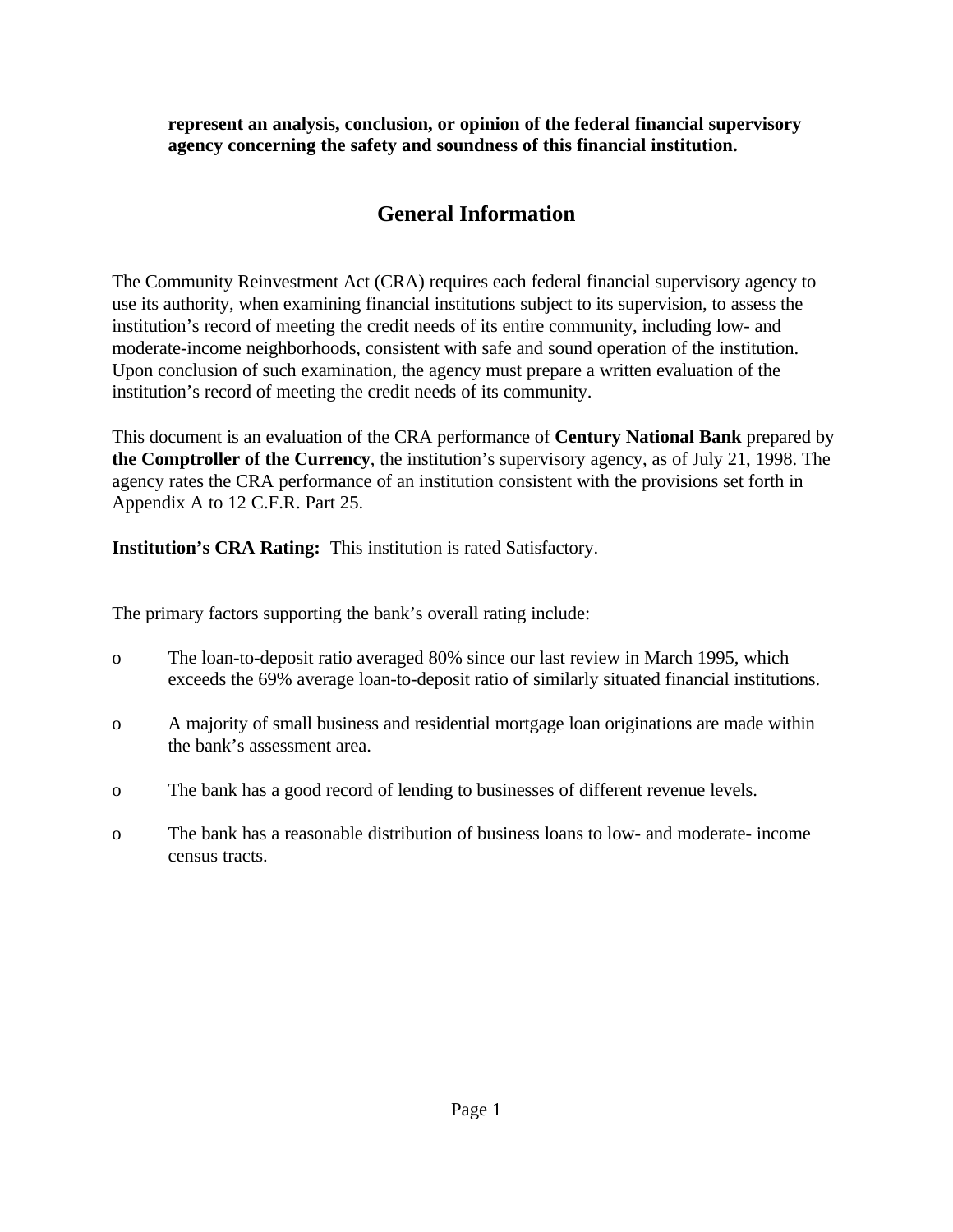The following table indicates the performance level of **Century National Bank** with respect to each of the five performance criteria.

| <b>Small Institution</b><br><b>Assessment</b><br>Criteria                                     | <b>Century National Bank</b><br><b>Performance Levels</b>          |                                                                         |                                                                                           |  |  |  |
|-----------------------------------------------------------------------------------------------|--------------------------------------------------------------------|-------------------------------------------------------------------------|-------------------------------------------------------------------------------------------|--|--|--|
|                                                                                               | <b>Exceeds Standards</b><br>for Satisfactory<br><b>Performance</b> | <b>Meets Standards for</b><br><b>Satisfactory</b><br><b>Performance</b> | <b>Does Not Meet</b><br><b>Standards for</b><br><b>Satisfactory</b><br><b>Performance</b> |  |  |  |
| Loan-to-deposit<br>ratio                                                                      | $\mathbf{X}$                                                       |                                                                         |                                                                                           |  |  |  |
| Lending in<br>assessment area                                                                 |                                                                    | $\mathbf{x}$                                                            |                                                                                           |  |  |  |
| Lending to<br>borrowers of<br>different<br>incomes and to<br>businesses of<br>different sizes |                                                                    | $\mathbf{X}$                                                            |                                                                                           |  |  |  |
| Geographic<br>distribution of<br>loans                                                        |                                                                    | $\mathbf{x}$                                                            |                                                                                           |  |  |  |
| <b>Response to</b><br>complaints                                                              | No complaints were received since the prior exam                   |                                                                         |                                                                                           |  |  |  |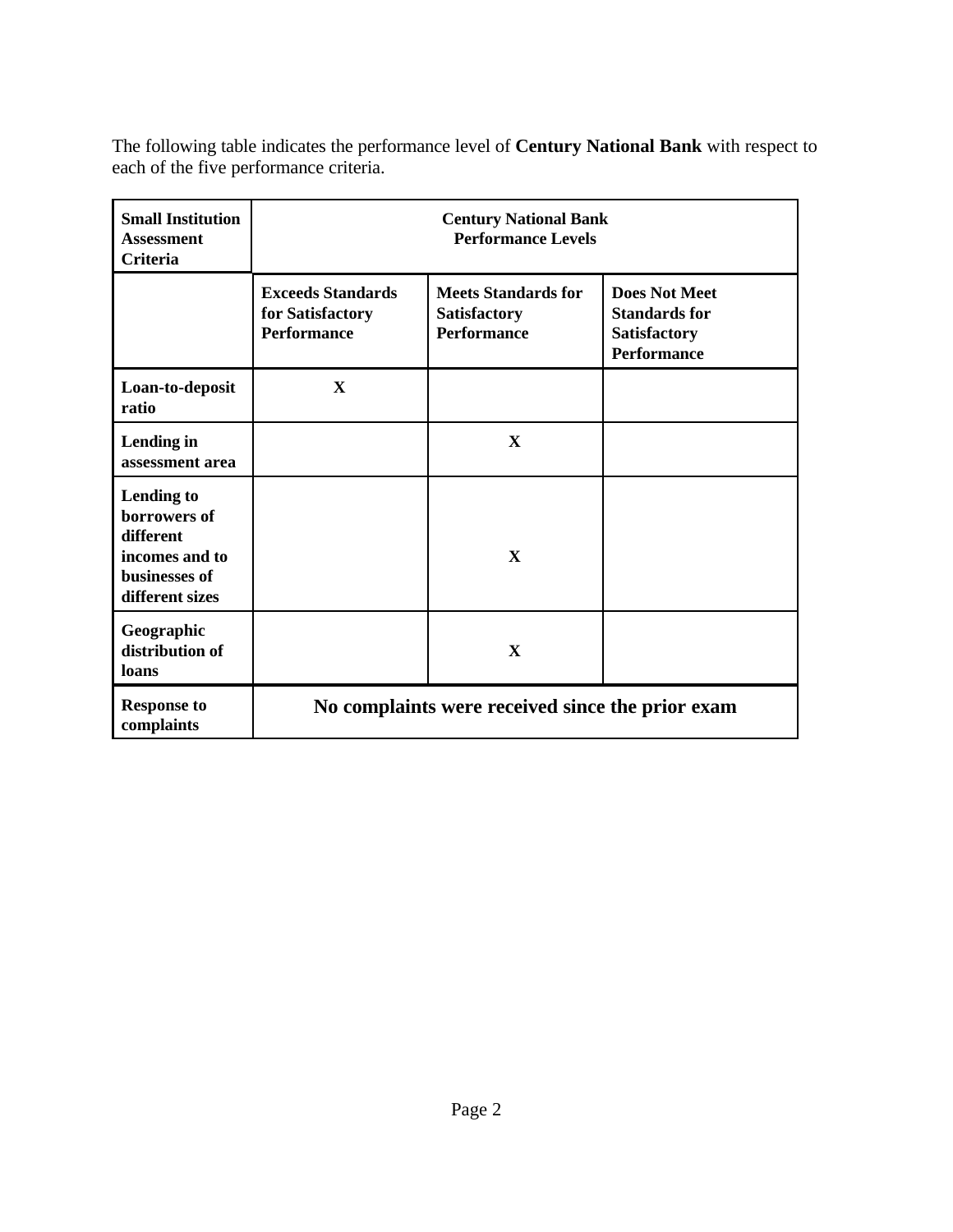## **Description of Institution**

Century National Bank (CNB) is a \$143 million community bank headquartered in Washington, D.C. and is a wholly owned subsidiary of Century Bancshares, Inc. (holding company). There are no other affiliates of the bank. There are five branches located in business corridors in downtown Washington, DC, Tysons Corner and McLean, Virginia, and Bethesda, Maryland respectively. The bank has five (5) automatic teller machines (ATM). Per the March 31, 1998 Call Report, the composition of the loan portfolio is 56% commercial loans, 33% residential real estate loans and 11% consumer loans. The bank's strategic focus for loan originations since 1994 has been small business loans. Lending efforts are focused on meeting the banking needs of professional firms (e.g. law firms and dental practices) and service companies which dominate the bank's assessment area.

CNB offers a full range of consumer and business services, including a wide range of loan and deposit products, no-fee ATM cards, Small Business Administration (SBA) guaranteed loans, short term residential mortgages and consumer loans. The bank refers requests for long term residential mortgages to Independent Bankers Mortgage Company and Boston Mortgage Company. In addition, the bank offers commercial mortgages and a Century Reserve Line designed to meet the credit needs of small businesses. The products also include SBA's Low Documentation program loans, which enable banks to make small loans (<\$100 thousand) with reduced paperwork.

CNB operates in a highly competitive banking environment with several community, large regional and multinational bank branches located in the assessment area. There are no legal or other impediments that preclude the bank from helping to meet the credit needs of its assessment area.

# **Description of Assessment Area**

The bank's assessment area includes Washington, DC, Falls Church City, Arlington County, Alexandria City, and Fairfax City, Virginia. The assessment area also includes portions of Fairfax County, Virginia, portions Prince George's County, Maryland and portions of Montgomery County, Maryland. The assessment area complies with the requirements of CRA and does not arbitrarily exclude low or moderate income areas.

The area's major employer is the U.S. Federal Government. Management has identified small business lending as a primary community credit need. Based on the 1990 US Census Data, the total population of the assessment area is 3 million and the weighted average of the MSA's updated Median Family Income is \$70,300 per year. Low, moderate, middle, and upper census tracts are distributed as follows: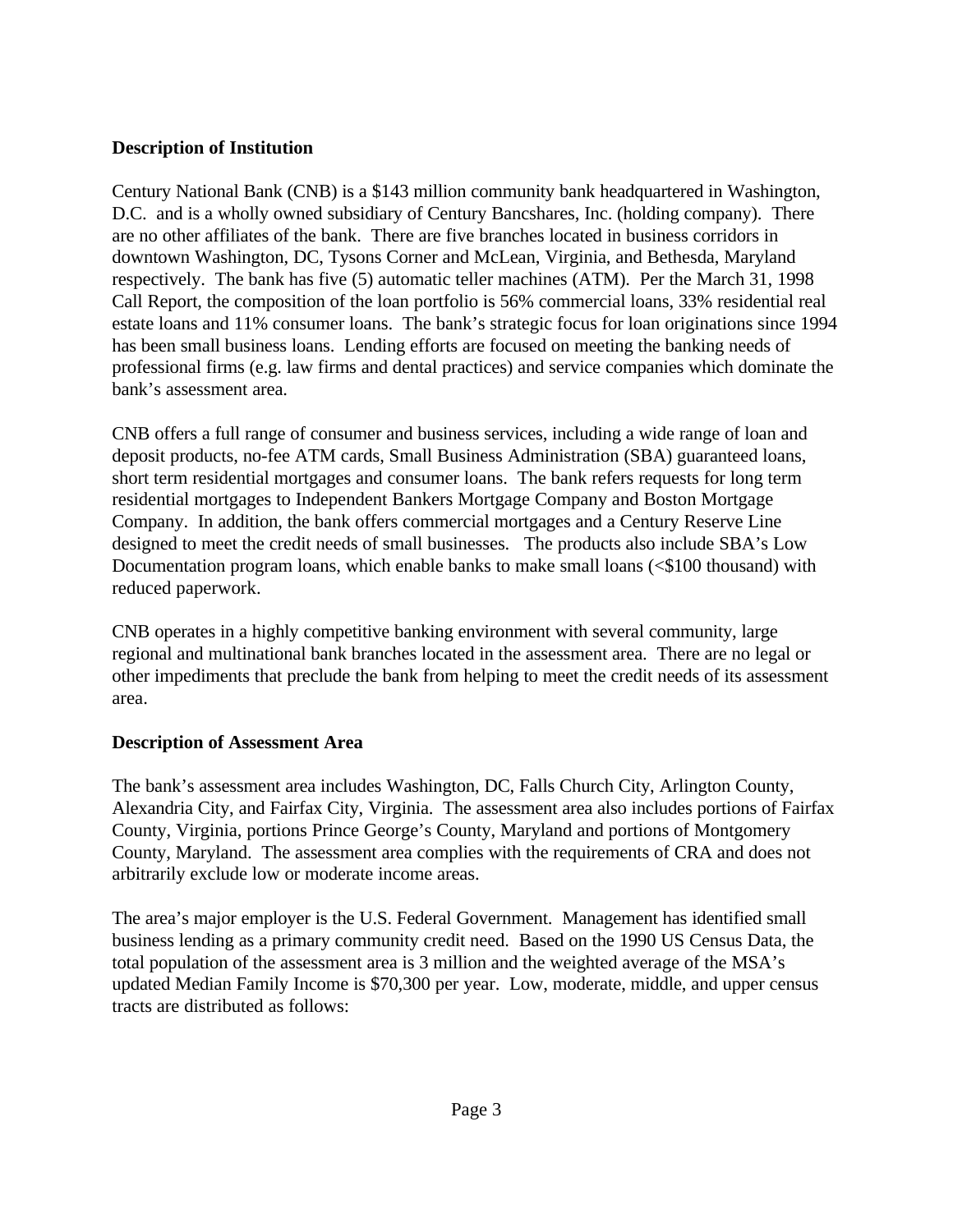| <b>Tract</b><br><b>Characteristic</b> | Low | <b>Moderate</b> | <b>Middle</b> | <b>Upper</b> | N/A | <b>Total</b> |
|---------------------------------------|-----|-----------------|---------------|--------------|-----|--------------|
| <b>Number</b>                         | 58  | 164             | 288           | 217          | 46  | 773          |
| Percentage                            | 8%  | 21%             | 37%           | 28%          | 6%  | 100%         |

### CENSUS TRACT DISTRIBUTION

We contacted a local community development corporation (CDC) operating in the bank's assessment area during our review. The representative from the CDC indicated a need for micro (<\$1,000.00) loans for small businesses. They also pointed out that because the market has numerous large banks with considerable financial resources earmarked to meet CRA commitments, it is difficult for smaller community lenders (like CNB) to compete. Our review of community contact data base confirmed the need for small business lending in the assessment area.

# **Conclusions with Respect to Performance Criteria**

We based our evaluation of Lending in the Assessment Area, Geographic Distribution, and Lending to Borrowers of Different Sizes on the bank's business loan portfolio. We tested and relied on reports the bank provided regarding outstanding business loans. The bank's data did not identify loans originated since our last review. Management has identified 384 loans as business loans for an outstanding dollar total of \$57 million. This represents 60% of the total loan volume. The bank obtains current information on loan size, business revenue size, and the loan's location by census tract for the majority of these loans.

# Loan-To-Deposit Ratio

CNB's loan-to-deposit ratio is reasonable and commensurate with its size and available resources. The average loan-to-deposit ratio from March 1996 through March 1998 is 80%, which is above the average ratio for banks in its peer group at 69%. The ratio compares favorably with similarly situated competing banks in the same assessment area.

# Lending in Assessment Area

Lending in the assessment area is satisfactory. A majority of the business loan outstanding were made within the bank's assessment area. Census tract information was obtained for 309 of the outstanding 384 business loans. Of the 309 loans, 88% of the loans and 91% of the dollar amount are within the assessment area.

In 1994, CNB established the "Bold Initiative Program," which is a commitment to lend \$10 million to individuals and businesses who are located in or service low and moderate income communities in the assessment area, and to foster economic development in the assessment area.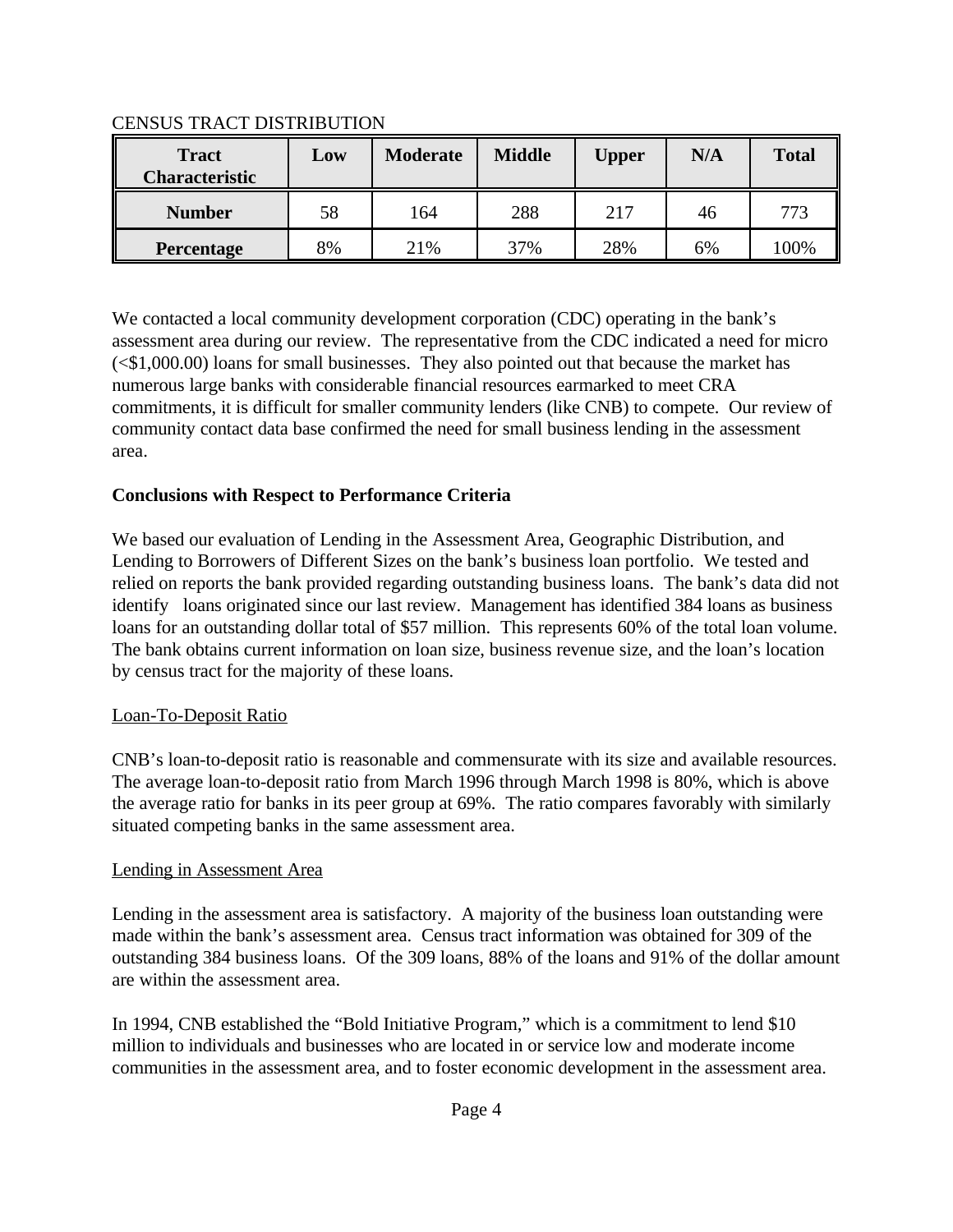Loans qualify as "Bold Initiative" loans if they are in the assessment area, secured by a government program, and facilitate the expansion of the business and/or increase employment opportunities. Personal loans qualify if the borrower lives in the assessment area, lives or works in an under served area of Greater Washington, and has low or moderate income, as defined by the U.S. Department of Housing and Urban Development (HUD). In 1996 and 1997, CNB originated 14 loans totaling \$1.7 million under this program. Since inception, thirty-eight (38) loans, totaling \$4.5 million, have closed under this program. These originations are included in our analysis of the bank's outstanding loans.

The bank originated and purchased, eighty-five (85) Home Mortgage Disclosure Act (HMDA) reportable loans during 1996 and 1997, totaling \$12.8 million. Eighty-five percent (85%) of the number, and 85 % of the dollar amount are inside the assessment area.

In April 1996, the bank obtained a grant in the amount \$150 thousand, and originated a \$250 thousand loan to a non-profit organization dedicated to providing affordable housing in the community. These funds were used to support the construction of 34 town homes to be sold to low- and moderate- income individuals in Washington, DC. The program requires these individuals to remain in the home for at least fifteen (15) years.

### Lending to Businesses of Different Sizes

Lending to businesses of different sizes is reasonable. CNB has specifically committed itself to meeting the credit needs of businesses within its assessment areas. Therefore, the majority of business loans are made to businesses with gross revenues less than \$1 million. The bank maintained business revenue information on 339 of the 384 total outstanding business loans in their CRA database. The following chart displays the distribution of loans by gross revenue size.

| <b>Revenue</b>         | $<$ \$1MM | > \$1MM | Other* | <b>Total</b> |
|------------------------|-----------|---------|--------|--------------|
| <b>Number of Loans</b> | 243       | 96      | 45     | 384          |
| Percentage             | 63%       | 25%     | 12%    | 100%         |
| Dollars (000)          | 26,423    | 18,835  | 12,100 | 57,358       |
| Percentage             | 46%       | 33%     | 21%    | 100%         |

|  | DISTRIBUTION OF TOTAL OUTSTANDING BUSINESS LOANS BY REVENUE SIZE |  |  |  |
|--|------------------------------------------------------------------|--|--|--|
|--|------------------------------------------------------------------|--|--|--|

\*Information not provided.

Additionally, the distribution of commercial loans by size is reasonable. Most of the bank's commercial loans are less than \$100 thousand. This is indicative of the bank's efforts to meet the credit needs of small businesses.

# DISTRIBUTION OF OUTSTANDING LOANS BY LOAN SIZE